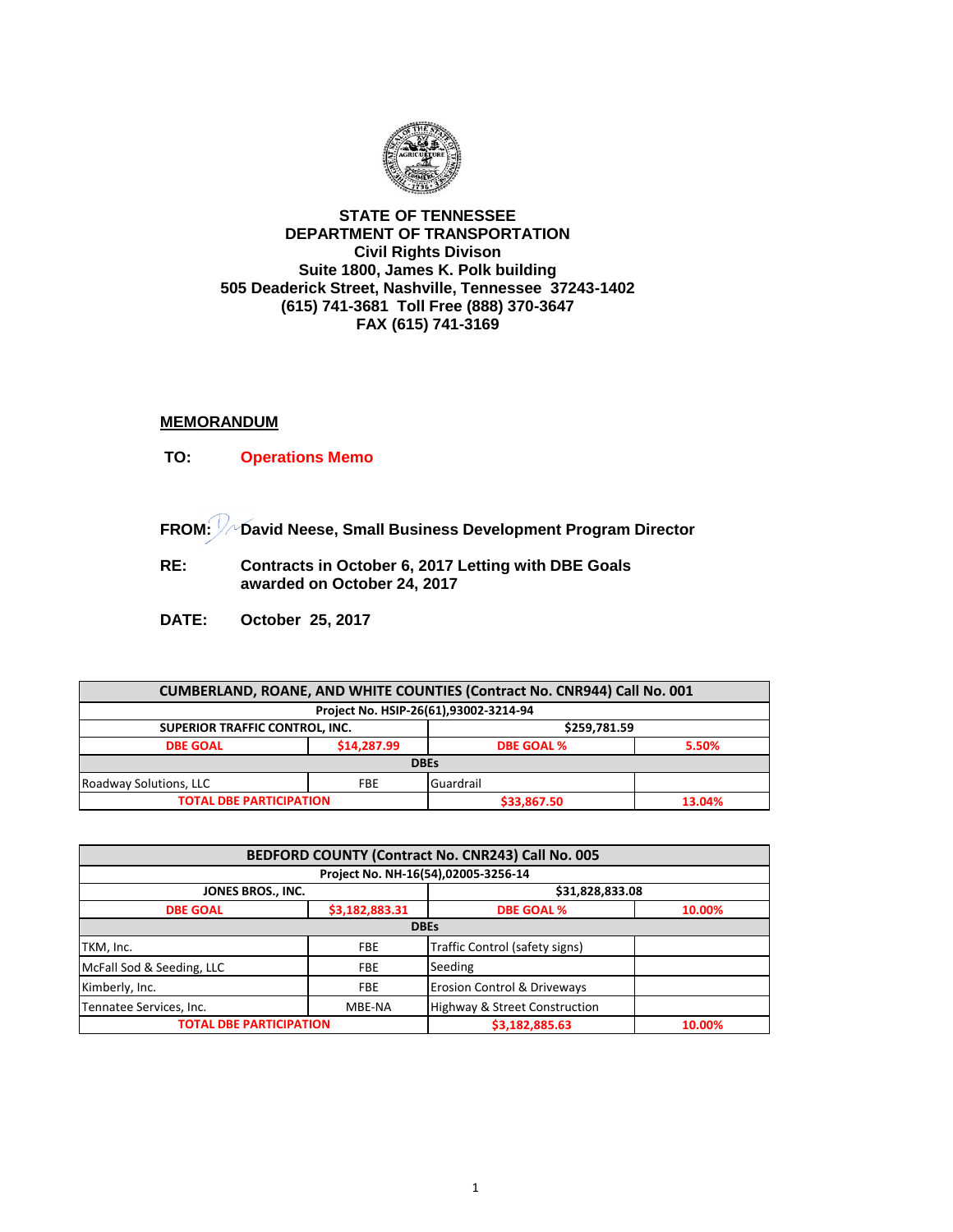| CARROLL COUNTY (Contract No. CNR285) Call No. 008 |              |                                          |        |
|---------------------------------------------------|--------------|------------------------------------------|--------|
|                                                   |              | Project No. BR-STP-104(33),09014-3209-94 |        |
| <b>FORD CONSTRUCTION COMPANY</b>                  |              | \$1,270,414.26                           |        |
| <b>DBE GOAL</b>                                   | \$127,041.43 | <b>DBE GOAL %</b>                        | 10.00% |
| <b>DBEs</b>                                       |              |                                          |        |
| Green Thumb of Dyersburg, LLC                     | <b>FBE</b>   | Silt fence, seeding, sodding             |        |
| Tri-State Guardrail & Sign Company                | <b>FBE</b>   | Guardrail                                |        |
| WMC Contracting Co., Inc.                         | MBE-HA       | Pour Parapet Rail                        |        |
| Arnold Trucking & Leasing                         | <b>FBE</b>   | Hauling Rip-Rap                          |        |
| <b>TOTAL DBE PARTICIPATION</b>                    |              | \$129.797.70                             | 10.22% |

| LOUDON COUNTY (Contract No. CNP295) Call No. 016<br>Project No. NH/CM-73(58),53012-3234-14 |                |                                                                          |       |
|--------------------------------------------------------------------------------------------|----------------|--------------------------------------------------------------------------|-------|
|                                                                                            |                |                                                                          |       |
| <b>DBE GOAL</b>                                                                            | \$1,147,614.84 | <b>DBE GOAL %</b>                                                        | 9.00% |
|                                                                                            |                | <b>DBEs</b>                                                              |       |
| ELC & Company (2nd Tier to Patty<br>Construction)                                          | <b>FBE</b>     | <b>Hauling stone</b>                                                     |       |
| Jen - Hill Construction Materials                                                          | <b>FBE</b>     | <b>Supplying Erosion Control Materials</b><br>@ 60%                      |       |
| Kimberly, Inc.                                                                             | <b>FBE</b>     | Curb, gutter, driveways, sidewalks,<br>ditch or approach/driveway paving |       |
| Road Runner Highway Signs, LLC                                                             | MBA-HA         | <b>Traffic Control</b>                                                   |       |
| Kimberly, Inc.                                                                             | <b>FBE</b>     | Erosion Control & Concrete Flatwork                                      |       |
| <b>TOTAL DBE PARTICIPATION</b>                                                             |                | \$1,150,413.84                                                           | 9.02% |

| RUTHERFORD COUNTY (Contract No. CNR280) Call No. 019<br>Project No. NH-96(48),75009-3238-14 |              |                                  |        |
|---------------------------------------------------------------------------------------------|--------------|----------------------------------|--------|
|                                                                                             |              |                                  |        |
| <b>DBE GOAL</b>                                                                             | \$478,165.44 | <b>DBE GOAL %</b>                | 10.00% |
|                                                                                             |              | <b>DBEs</b>                      |        |
| Tri-State Guardrail & Sign Company                                                          | <b>FBE</b>   | Guardrail                        |        |
| One Erosion Control & Stablization                                                          | <b>FBE</b>   | <b>Temporary Erosion Control</b> |        |
| TKM, Inc.                                                                                   | <b>FBE</b>   | <b>Temporary Erosion Control</b> |        |
| Jerry B. Young & Son Construction, Inc.<br>(2nd tier to Vulcan Construction<br>Materials)   | MBE-BA       | Supplying Liquid Asphalt@60%     |        |
| Kimberly, Inc.                                                                              | <b>FBE</b>   | <b>Sidewalks</b>                 |        |
| Saber Steel LLC                                                                             | MBE-NA       | Supplying Reinforcing Steel@60%  |        |
| Earth Solutions, Inc.                                                                       | <b>FBE</b>   | <b>Hauling Mineral Aggregate</b> |        |
| <b>TOTAL DBE PARTICIPATION</b>                                                              |              | \$489,295.42                     | 10.23% |